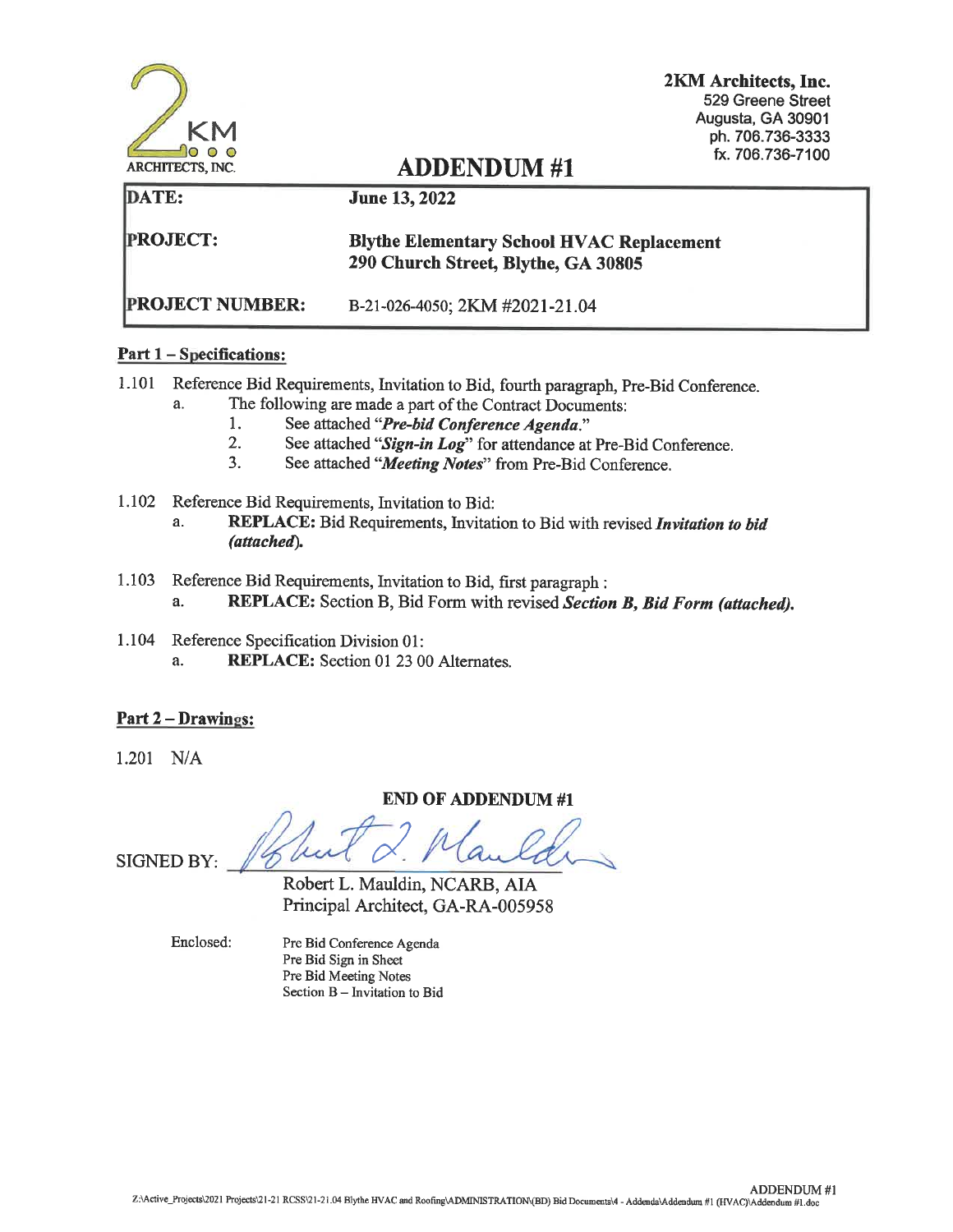

# **PRE-BID CONFERENCE AGENDA BLYTHE ELEMENTARY SCHOOL HVAC REPLACEMENT AUGUSTA, GEORGIA PROJECT NUMBER # B-21-026-4050; 2KM#: 2021-21.04**

| Date:        | 6/8/2022 | <b>Location:</b> Blythe Elementary School |  |
|--------------|----------|-------------------------------------------|--|
|              |          | 290 Church Street                         |  |
|              |          | Blythe, GA 30805                          |  |
| $\mathbf{r}$ | 10.00    |                                           |  |

# **Time:** *10:00 am*

# **1. Sign-in:**

- a. Sign and provide complete contact information.
- b. Request all parties sign-in with Full Name, Title, Company Name, Phone Number, Fax Number and E-mail.

# **2. Introductions:**

- a. A/E and Owner/GMKA
- b. Facility Representatives.

# **3. General Project Overview:**

- a. Building & use.
	- 1) Facility type and general project overview:
	- 2) Existing Elementary School.
- b. Renovations:
	- 1) **HVAC:**
		- b) Mechanical and HVAC:
			- i. Replace RTU's, exhaust fans, condensate lines and controls as called for on Construction Drawings.
			- ii. Replace wall mounted packaged HVAC Units as called for on Construction Drawings.
		- c) Electrical:
			- i. One for One replacement of electrical to HVAC units existing & new locations. (Bard Units; RTU's ):

# c. Schedule: *(See Attached Invitation to Bid)*

- 1) Cut-off date for prior approvals and questions is **June 20, 2022** by close of business.
- 2) Bid date: **June 28, 2022 @ 3:00 p.m**., completed and sealed bid packages are to be sent to RCBOE office at 864 Broad Street, Augusta, GA 30901
- 3) Construction Days: 360.
- d. Review unique conditions and constraints of the project, site, and specifications:
	- 1) HVAC replacement:
		- a) Children are present during weekday school schedule once school is back in session.
		- b) Provide temporary barriers and protection for material storage/laydown areas and areas of work.
	- 2) This is an operating campus, occupied building and site, however due to the lead times expected for materials, the timing of mobilization may be during unoccupied times.
		- a) Construction paths to be defined by GMKA/RCSS representatives.
		- b) Protect public from work hazards; safety barriers are required.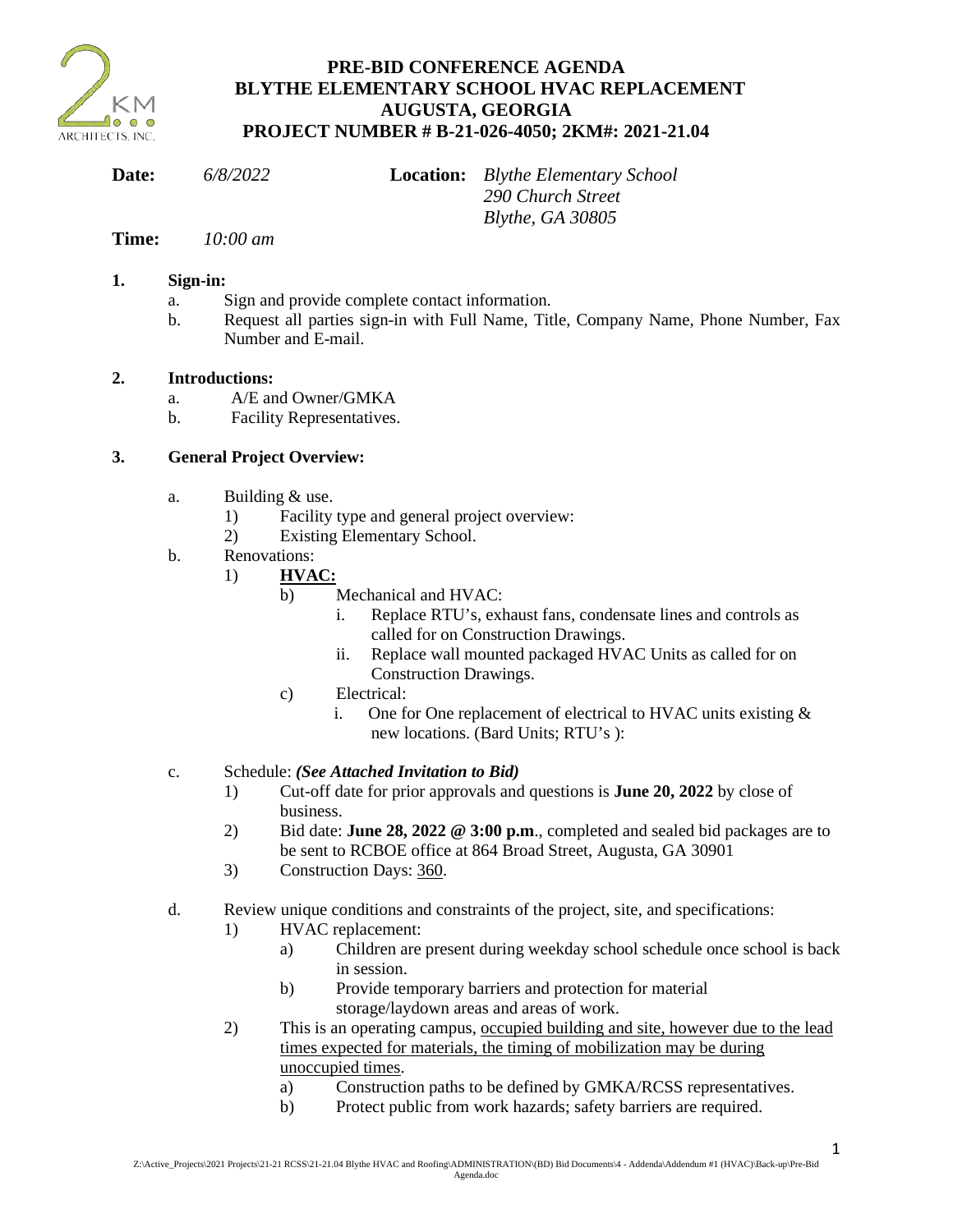

# **PRE-BID CONFERENCE AGENDA BLYTHE ELEMENTARY SCHOOL HVAC REPLACEMENT AUGUSTA, GEORGIA PROJECT NUMBER # B-21-026-4050.2; 2KM#: 2021-21.04**

| Date: | 6/8/2022            | <b>Location:</b> Blythe Elementary School |
|-------|---------------------|-------------------------------------------|
|       |                     | 290 Church Street                         |
|       |                     | Blythe, GA 30805                          |
| Time: | $10:00 \text{ } am$ |                                           |

- 3) Conduct on Site:
	- a) Identification: all workers to have a valid Government issued Photo I.D. at all times.
	- b) Proper behaviour/language & Attire is required from all suppliers, subcontractors and general contractor's workmen.

# **4. ALLOWANCES:**

a. **ALLOWANCE NO. 1**: Unforeseen Conditions Allowance Allowance Amount:  $\qquad$  \$ 25,000.00 Labor & Materials for unforeseen conditions.

# **TOTAL ALLOWANCE AMOUNT**: *\$ 25,000.00*

# **5. ALTERNATE: (Revised Via Addenda)**

a. **ADD ALTERNATE**: Instead of providing control systems by one of the three providers listed in the base bid documents, provide control systems solely by the Owner-preferred provider Automated Logic of Kennesaw, Georgia.

# **6. Phasing: Single Phase**

# **7. Addendum #1:**

- a. Clarifications.
- b. Pre-Bid Agenda and Sign-In Sheet.

# **8. Open for questions.**

**9. Site tour.**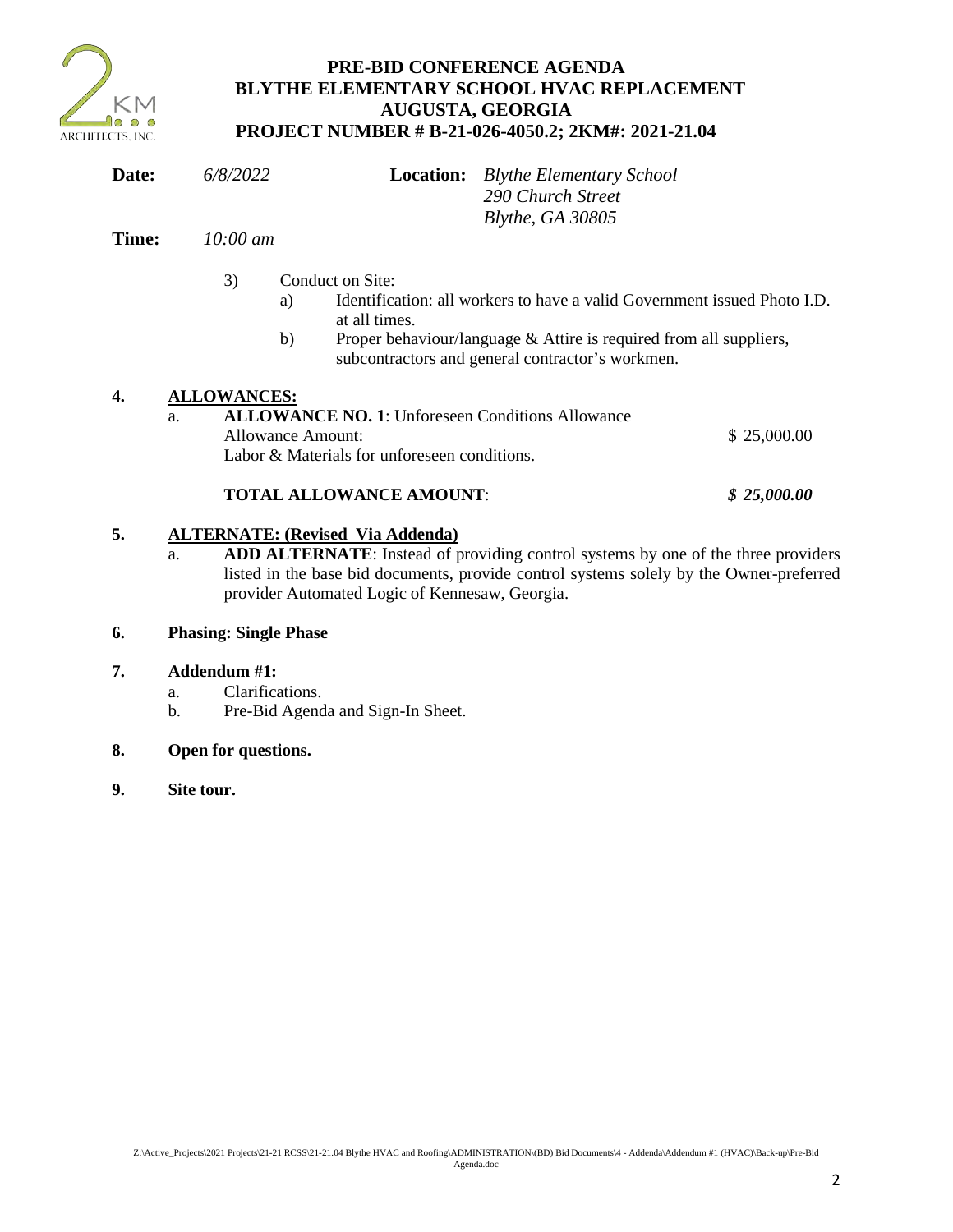

# PRE-BID CONFERENCE SIGN-IN SHEET BLYTHE ELEMENTARY SCHOOL HVAC REPLACEMENT AUGUSTA, GEORGIA PROJECT NUMBER # B-21-026-4050; 2KM#: 2021-21.04

| Date:<br>Time:                                          | 6/8/2022<br>$10:00$ am    | Location:                                            | <b>Blythe Elementary School</b><br>290 Church Street, Blyth GA 30805                    |
|---------------------------------------------------------|---------------------------|------------------------------------------------------|-----------------------------------------------------------------------------------------|
|                                                         |                           | <b>SIGN IN LOG</b>                                   |                                                                                         |
|                                                         | <b>NAME &amp; COMPANY</b> | <b>ADDRESS</b>                                       | <b>PHONE/FAX/EMAIL</b>                                                                  |
| Rob Mauldin<br>2KM)Architects, Inc.                     |                           | 529 Greene Street<br>Augusta, GA 30901               | PH: 706-736-3333<br>FX: 706-736-7100<br>Email: rmauldin@2kmarchitects.com               |
| <b>Todd Zills</b><br><b>RCSS Facilities</b>             |                           | 1781 15 <sup>th</sup> Street<br>Augusta, GA 30901    | PH: 706-691-6916<br>FX:<br>Email: zillsto@boe.richmond.k12.ga.us                        |
| <b>Benton Starks</b><br>RCSS Sr. Director of Facilities |                           | 1781 15 <sup>th</sup> Street<br>Augusta, GA 30901    | PH: 706-737-7188<br>FX:<br>Email: starkbe@boe.richmond.k12.ga.us                        |
| Kevin Drayton<br><b>GMKA</b>                            |                           | 1201 Main Street<br>Suite 2100<br>Columbia, SC 29201 | PH: 803-269-6014<br>FX:<br>Email: dcerra@gmka.com                                       |
| John N. Lov in<br>$I\sqrt{L}$                           |                           | 55 11th STREET                                       | PH: 706 774 1020<br>FX:<br>Email: Slavince Ivigconsulting nuc com                       |
| Josh Hanner<br>106                                      |                           | $550$ 11 th $Stact$<br>Augusta, GA 30901             | PH: 770 238 8234<br>FX:                                                                 |
| BillY Herron<br>AC55                                    |                           | 3956 Hwy56<br>Augusta GA 30906                       | Email: jhanner@ingconsuiting.com<br>FX:<br>Email:                                       |
| Jimmy Hyghes<br>Ress                                    |                           | 2956 wke Podget                                      | PH: $706 - 533 - 9355$<br>FX:                                                           |
| Glenntodd<br>RCSS                                       |                           | 2956 Mike Padgett Hwy<br>Augusta GA 30906            | Email: Hughesia to. Richard. 1212.04.05<br>FX:<br>Email: toddg/@boe. richmond. k12.6/US |

Cover?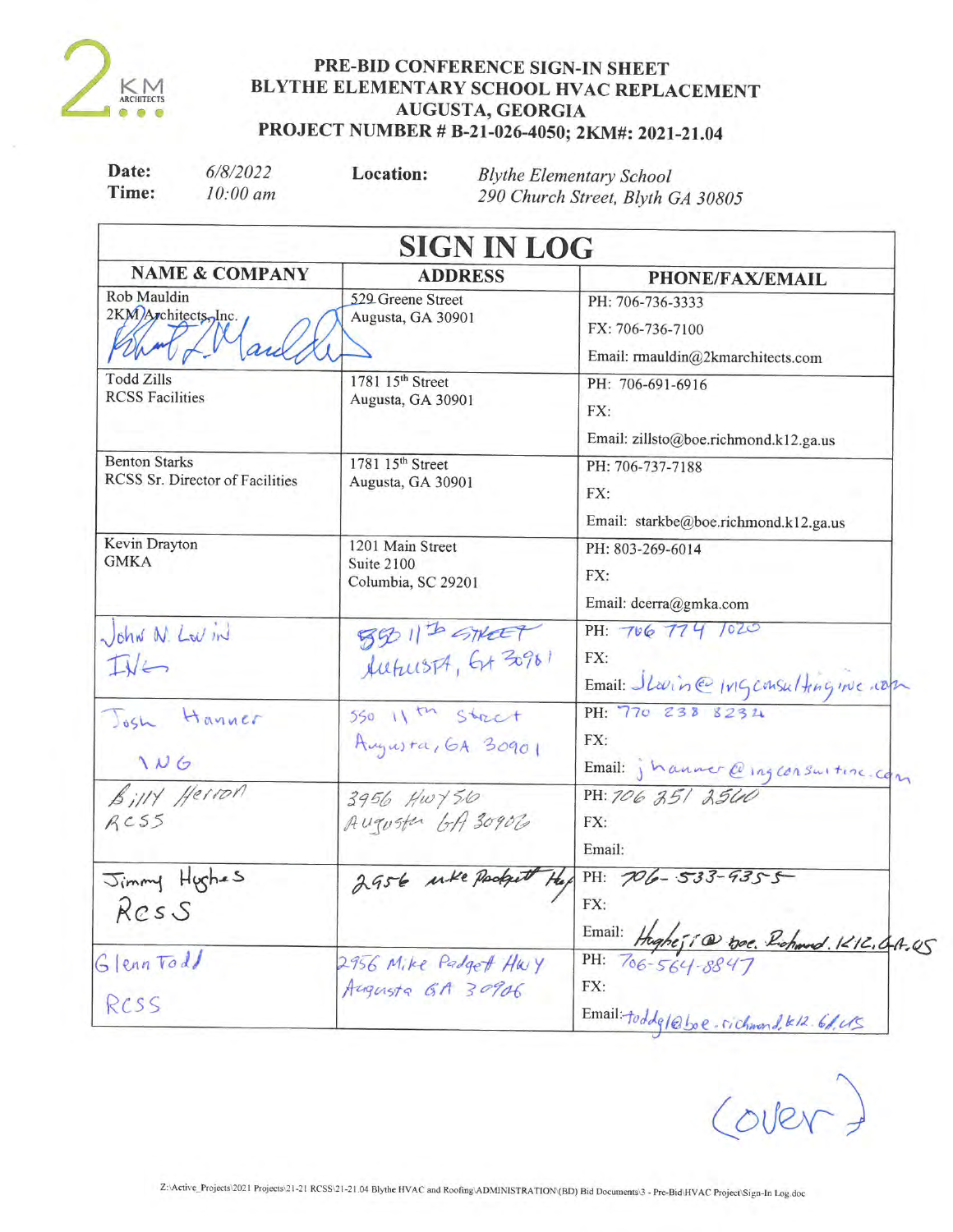ADAM EDWARDS

MAXAIR MECHANCAL

814 Lungston Ct MAMETTA GA JOULT

404-617-9954 cell

adem edwards @ maxarit mech.  $l$ om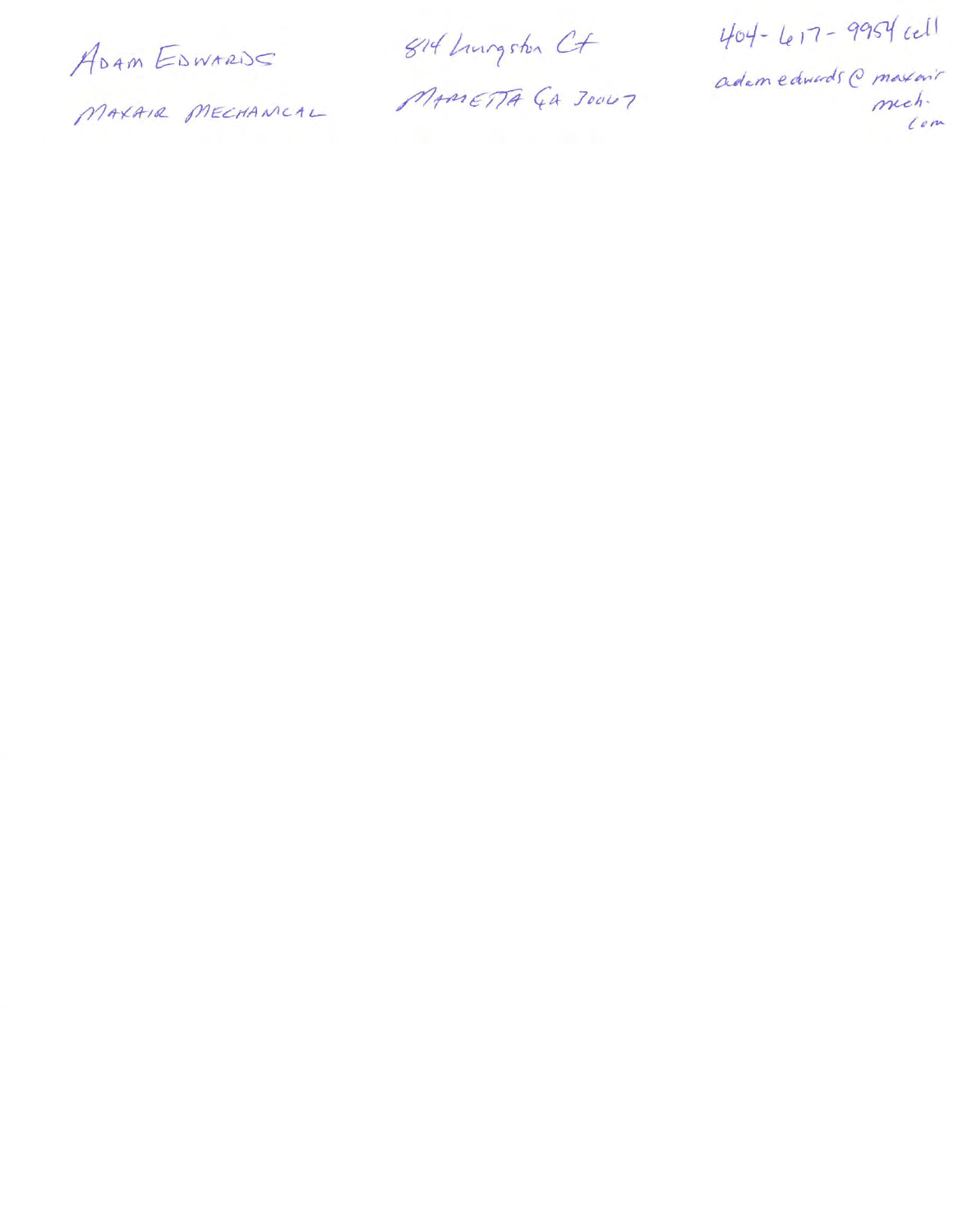

# PRE-BID CONFERENCE SIGN-IN SHEET BLYTHE ELEMENTARY SCHOOL HVAC REPLACEMENT AUGUSTA, GEORGIA PROJECT NUMBER # B-21-026-4050; 2KM#: 2021-21.04

| Date: | 6/8/2022            | Location: | <b>Blythe Elementary School</b>   |  |
|-------|---------------------|-----------|-----------------------------------|--|
| Time: | $10:00 \text{ }$ am |           | 290 Church Street, Blyth GA 30805 |  |

| <b>NAME &amp; COMPANY</b> | <b>ADDRESS</b>                      | <b>PHONE/FAX/EMAIL</b>                   |
|---------------------------|-------------------------------------|------------------------------------------|
| Chack Jackson             |                                     | PH: $706 - 832 - 2386$                   |
| Carter Elca.              |                                     | FX:                                      |
|                           |                                     | Email: Glackson @ canter                 |
| LORENZO 4 MASON           | 1829 Killingsworth RD               | $PH: 706 - 667 - 9033$                   |
| CMI                       | AugustA, GA 30904                   | FX:                                      |
|                           |                                     | Email: lorenzo me contracting mtinc. Com |
| KEN SWITH                 | 3679 WRIGHTSBORD RDPH: 706-863-6911 |                                          |
|                           | AUSUSTA 30909                       | FX:                                      |
| SPARTAN                   |                                     | Email: Ken espartan hvac. com            |
| Devin Aldridge            | $1559$ Broad St.                    | PH: 706 7221559                          |
|                           |                                     | FX:                                      |
| Gold Mech                 | Augusta Ga 30904                    | Email: dolald ridge @goldmech.com        |
| Laleb Teske               | 130 Henry Miller St.                | PH: 706 - 301 - 6874                     |
|                           |                                     | FX:                                      |
| Coleman Mech              | Harlem, GA 30814                    | Email: Caleb @ Coleman-ms.com            |
| Brandon Waters            | $P.0.$ Box 23                       | PH:<br>$912 - 654 - 2829$                |
| Waters Mechanical         |                                     | FX:<br>$912 - 654 - 8079$                |
|                           | Glenwille, GA                       | Email: bwaters @ watersmechan            |
| KEVIN DRAYTON             |                                     | PH:<br>$803 - 446 - 1512$<br>$. _{\mu}$  |
| GMK ASSOCIATES            |                                     | FX:                                      |
|                           |                                     | Email: draytke@boe.richwoud. H2.go       |
| Gu Engerre                | 529 STEVENSWAUC                     | PH: $912.5727 - 1214$                    |
|                           |                                     | FX:                                      |
| Antonicutes Losic         | $Sm.$ Ga                            | Email: Gig. ENGELLIE & Commun. Com.      |
|                           |                                     | PH:                                      |
|                           |                                     | FX:                                      |
|                           |                                     | Email:                                   |
|                           |                                     | PH:                                      |
|                           |                                     | FX:                                      |
|                           |                                     | Email:                                   |
|                           |                                     | PH:                                      |
|                           |                                     | FX:                                      |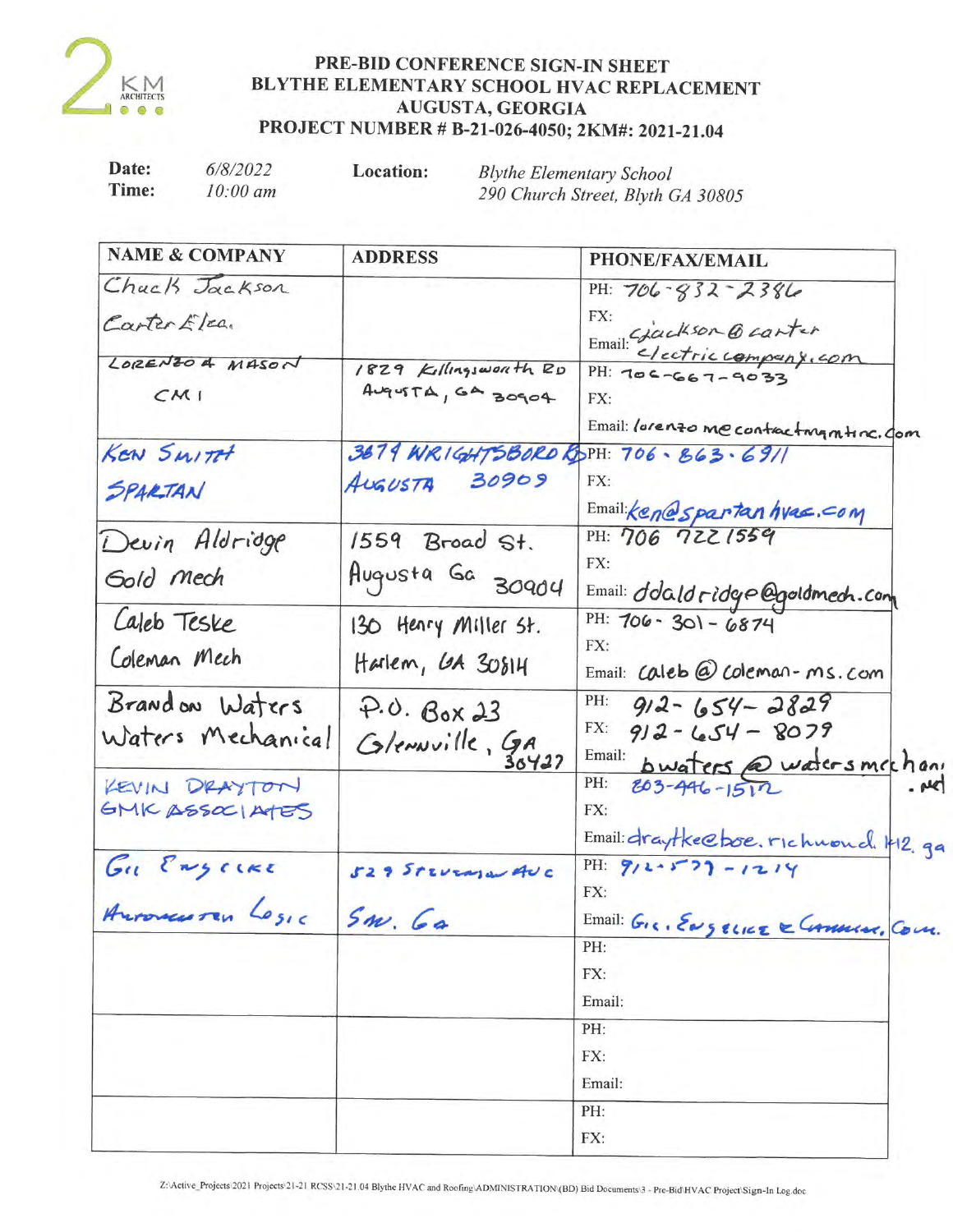

# **PRE-BID MEETING NOTES**

| <b>Meeting Location:</b> |
|--------------------------|
|                          |

**Blythe ES HVAC Replacement** 

**Blythe Elementary School** 290 Church Street, Blythe, GA 30805 Pre-Bid Conference

Date:

Project No.:

B-21-026-4050 2KM#2021-21.04 June 08, 2022

**Purpose:** 

Time:

10:00 AM

**ATTENDEES** 

| NAME                                                                                                                                                                                                                                                                                                                                                                                                                                                                                                                                                                                                                                                                                                                                                                                                                                                                                                                                                                                                                                                       |                                                                                                            | FIRM                                                                                                                                                                                                                                                                                                                                                                                                                                                                                                                                                                            | PHONE                                                         |
|------------------------------------------------------------------------------------------------------------------------------------------------------------------------------------------------------------------------------------------------------------------------------------------------------------------------------------------------------------------------------------------------------------------------------------------------------------------------------------------------------------------------------------------------------------------------------------------------------------------------------------------------------------------------------------------------------------------------------------------------------------------------------------------------------------------------------------------------------------------------------------------------------------------------------------------------------------------------------------------------------------------------------------------------------------|------------------------------------------------------------------------------------------------------------|---------------------------------------------------------------------------------------------------------------------------------------------------------------------------------------------------------------------------------------------------------------------------------------------------------------------------------------------------------------------------------------------------------------------------------------------------------------------------------------------------------------------------------------------------------------------------------|---------------------------------------------------------------|
| See Sign-in Sheets                                                                                                                                                                                                                                                                                                                                                                                                                                                                                                                                                                                                                                                                                                                                                                                                                                                                                                                                                                                                                                         |                                                                                                            | See Attached.                                                                                                                                                                                                                                                                                                                                                                                                                                                                                                                                                                   |                                                               |
| <b>ITEM</b>                                                                                                                                                                                                                                                                                                                                                                                                                                                                                                                                                                                                                                                                                                                                                                                                                                                                                                                                                                                                                                                |                                                                                                            | <b>DISCUSSION</b>                                                                                                                                                                                                                                                                                                                                                                                                                                                                                                                                                               | <b>COMMENT</b>                                                |
| A.<br>Reviewed Agenda in detail (See attached Agenda)<br>1. K. Drayton, GMKA and R. Mauldin, 2KM Architects gave overall introductions<br>reviewed the Bid/Award process and proposed timing.<br>2.<br>All parties signed in with complete contact information.<br>3.<br>Architect of Record: 2KM Architects, Inc., Robert Mauldin, Principal Architect.<br>4.<br>R. Mauldin outlined the HVAC replacement component of the project:<br>Building & Use:<br>a.<br>1) Facility type is Existing Elementary School.<br>2) Project overview is Mechanical Equipment Replacement with associated<br>electrical & roof flashing.<br><b>HVAC</b> Renovation:<br>b <sub>1</sub><br>1) Mechanical and HVAC:<br>a) Replace RTU's, exhaust fans, condensate lines and controls as called<br>for on Construction Drawings.<br>2) Electrical:<br>a) One for One replacement of electrical to HVAC units existing & new<br>locations. (RTU's/Split Systems).<br>3) Roof is bidding separately due to funding requirements. GMK will<br>facilitate contract coordination. |                                                                                                            | Bid Date/Time.<br>$1$ .                                                                                                                                                                                                                                                                                                                                                                                                                                                                                                                                                         |                                                               |
| <b>B.</b>                                                                                                                                                                                                                                                                                                                                                                                                                                                                                                                                                                                                                                                                                                                                                                                                                                                                                                                                                                                                                                                  | Schedule (See attached Invitation to Bid):<br>1.<br>2.<br>3.<br>4.<br>5.<br>replacement & flashing tie-in. | Cut-off date for prior approvals and questions is June 20, 2022 by close of business.<br>All questions to be sent to mail@2kmarchitects.com.<br>Addendum #1 to include all clarifications known to date, Pre-Bid Agenda. Meeting<br>Notes and Sign-In Sheet and any questions received.<br>Bid date: June 28, 2022 @ 3:00 p.m. Completed and sealed bid packages are to be<br>delivered to RCBOE office at 864 Broad Street, Augusta, GA 30901.<br>Construction Days: 360. (To be confirmed by GMK)<br>Phasing: Single Phase. Will require coordination for sequenced equipment | 1. Call to verify receipt.<br>2. Forward to all<br>attendees. |
| C.                                                                                                                                                                                                                                                                                                                                                                                                                                                                                                                                                                                                                                                                                                                                                                                                                                                                                                                                                                                                                                                         | 1. HVAC Replacement:<br>a.<br>b.                                                                           | R. Mauldin, 2KM, reviewed provisions for work in occupied buildings:<br>Young children are present during weekday school (summer school presently).<br>Provide temporary barriers and protection for material storage/laydown areas and<br>areas of work. Areas to be designated by RCSS.                                                                                                                                                                                                                                                                                       |                                                               |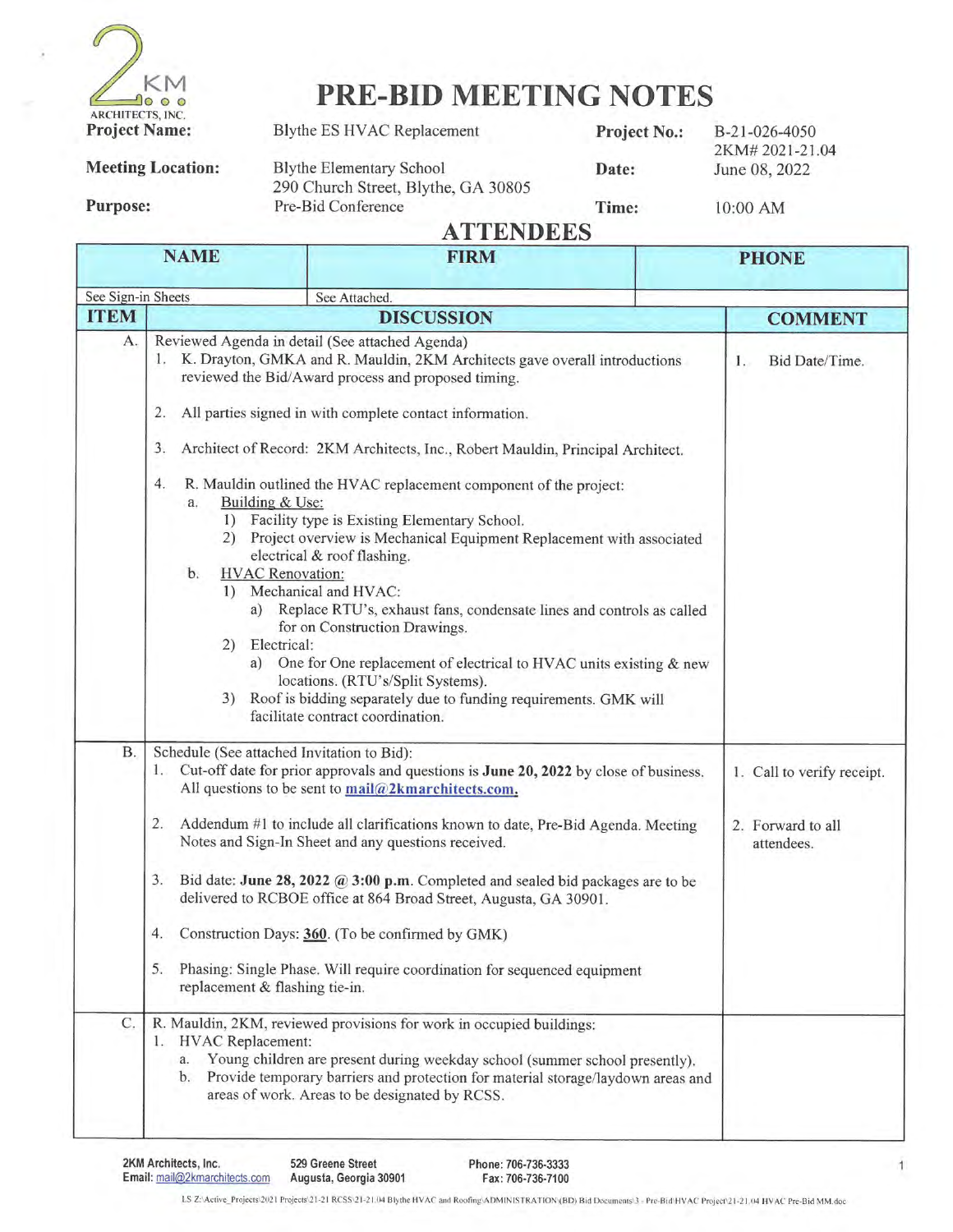|    | 2.<br>This is an operating campus, with occupied building and site.<br>Construction paths to be defined by GMKA/RCSS representatives.<br>a.<br>Protect public from work hazards; safety barriers are required.<br>b.                                                                                                                                                                                                          |  |
|----|-------------------------------------------------------------------------------------------------------------------------------------------------------------------------------------------------------------------------------------------------------------------------------------------------------------------------------------------------------------------------------------------------------------------------------|--|
|    | Conduct on Site:<br>3.<br>a. Identification: all workers to have a valid Government issued Photo I.D. at all<br>times.<br>b. Proper behaviour/language & attire is required from all suppliers, subcontractors,<br>and general contractor's workmen.                                                                                                                                                                          |  |
|    | Project work will be conducted during breaks & 2022-23 school year.<br>4.<br>a. Must work closely with Principal, staff and RCSS for sequence of work.                                                                                                                                                                                                                                                                        |  |
|    | 5.<br>Call K. Drayton several hours ahead to arrange site visitation schedule & coordinate<br>with the school.<br>a. Check-in and a visitor's pass is required, and contact with custodial staff to<br>review interior rooms is required.                                                                                                                                                                                     |  |
|    | R. Mauldin reviewed the Add Alternates for the project:<br>6.<br><b>ADD ALTERNATE #1:</b><br>a.<br>Instead of providing control systems by one of the three providers listed in<br>1)<br>the base bid documents, provide control systems solely by the Owner-<br>preferred provider Automated Logic of Kennesaw, Georgia. Current system<br>to be reused & reintegrated.                                                      |  |
|    | R. Mauldin reviewed the Allowances for the project:<br>7.<br><b>ALLOWANCE NO. 1:</b><br>a.<br>1) Unforeseen Conditions Allowance<br>2) Allowance Amount: \$25,000.00<br>Labor and materials for unforeseen conditions.<br>TOTAL ALLOWANCE AMOUNT: \$25,000.00                                                                                                                                                                 |  |
| D. | Site tour was conducted: select G.C.'s & Subcontractors participated:<br>1.<br>Split systems will require component replacement. Monitor addendum for further<br>scope definition.<br>2.<br>Admin Area split system is gas furnace AHU which is to remain. (replace coil, line-<br>set & rooftop condenser)<br>3.<br>Cafeteria split system is under review by engineer & RCSS. (not in present drawings<br>monitor addendum) |  |
| Ε. | $Q/A$ :<br>Will there be provision for material cost impacts?<br>1.<br>GMK verified contractor to include anticipated cost increase & escalation in<br>a.<br>their bid.                                                                                                                                                                                                                                                       |  |
| F. | Meeting Adjourned.                                                                                                                                                                                                                                                                                                                                                                                                            |  |
|    |                                                                                                                                                                                                                                                                                                                                                                                                                               |  |

Please notify the recorder of these minutes of corrections within 10 days of receipt.

Robert L. Mauldin NCARB, AIA Principal Architect, GA-RA-05958

Encl: 2KM Pre-Bid Agenda<br>Sign in Sheet<br>Bid Invitation

RCSS, GMKA  $cc$ : PFA, EDC, 2KM File

2KM Architects, Inc. Email: mail@2kmarchitects.com 529 Greene Street Augusta, Georgia 30901

Meeting minutes approved by:

Phone: 706-736-3333 Fax: 706-736-7100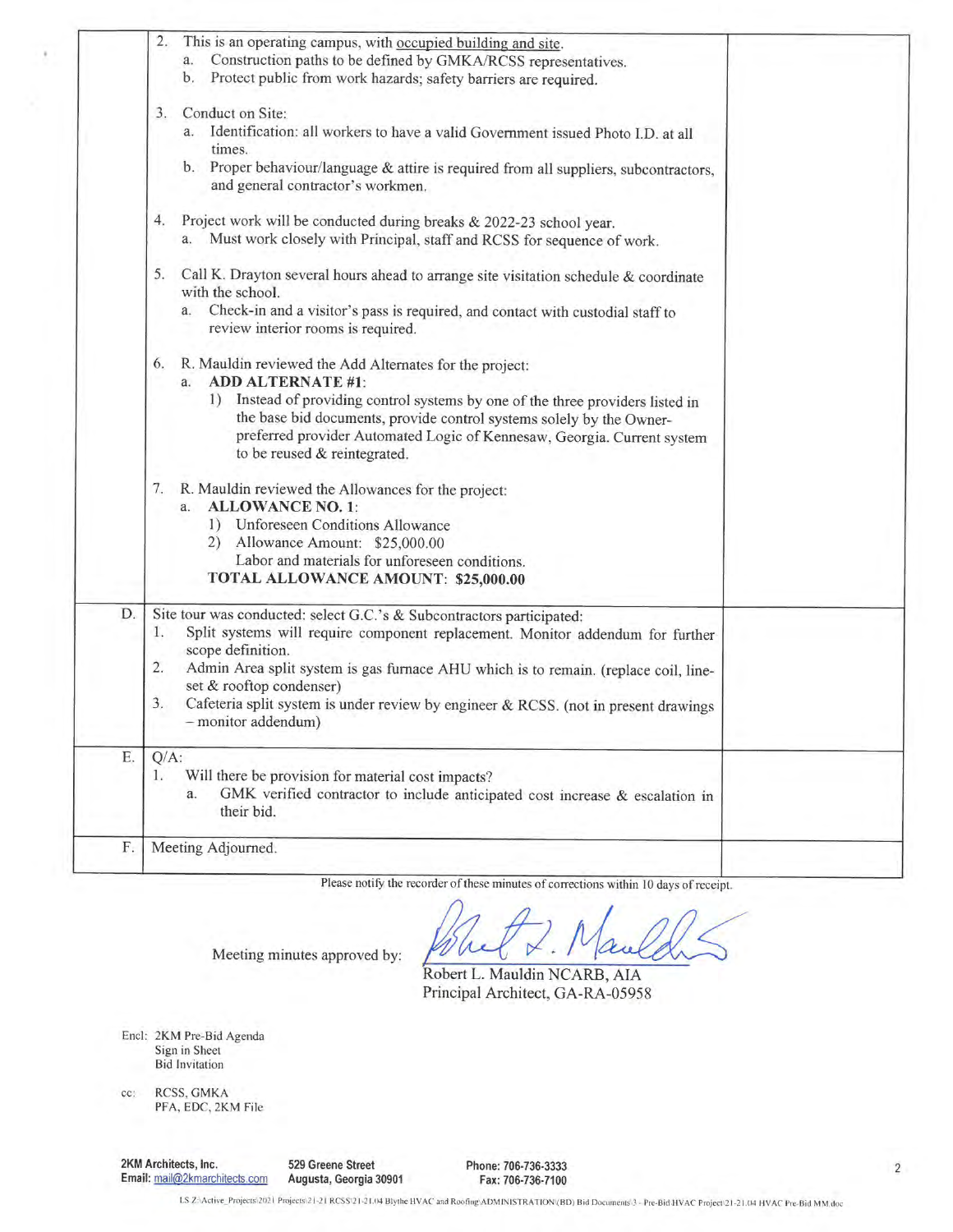# **COUNTY BOARD OF EDUCATION OF RICHMOND COUNTY INVITATION TO BID**

Sealed proposals from Contractors will be received for the **Blythe Elementary School HVAC Replacement (B-21-026-4050)** by the County Board of Education of Richmond County at the address below until **3:00 PM** local time, **June 28, 2022.** This will be a public bid opening, read aloud in the Richmond County Board of Education Conference Room located at 864 Broad Street, Augusta, Ga. 30901. No extension of the bidding period will be made.

A Pre-Bid Conference will be held June 8, 2022 @ 10:00 AM local time in the Media Center Conference Room, Blythe Elementary School HVAC Replacement, 290 Church Street, Blythe, GA 30805.

Drawings and project manual on this work may be examined at the Department of Maintenance and Facilities, Richmond County Board of Education, 2956 Mike Padgett Hwy., Augusta, Georgia 30906.

Bidding documents may be obtained at the **Office of the Architect: 2KM Architects, Inc., 529 Greene Street, Augusta, Georgia 30901.** Applications for documents together with refundable deposit of **\$100.00** set should be filed promptly with the Architect. Bidding material will be forwarded (shipping charges collect) as soon as possible. The full amount of deposit for one set will be refunded to each prime contractor who submits a bona fide bid upon return of such set in good condition within 10 days after date of opening bids. All other deposits will be refunded with deductions approximating cost of reproduction of documents upon return of same in good condition within 10 days after date of opening bid.

Contract, if awarded, will be on a lump sum basis. No bid may be withdrawn for a period of 35 days after time has been called on the date of opening.

Bid must be accompanied by a bid bond in an amount not less than 5% of the base bid. Personal checks, certified checks, letters of credit, etc., are not acceptable. The successful bidder will be required to furnish performance and payment bonds in an amount equal to 100% of the contract price.

The Owner reserves the right to reject any and all bids and to waive technicalities and informalities.

To promote local participation, a database of Sub-contractors, Suppliers, and Vendors has been developed by the Program Manager, GMK Associates. Contact Jeanine Usry with GMK Associates at (706) 826-1297 for location to review and obtain this database.

Bids shall be submitted and addressed to:

Dr. Kenneth Bradshaw County Board of Education of Richmond County Administrative Office 864 Broad Street Augusta, Georgia 30901 c/o: Mr. Bobby Smith, CPA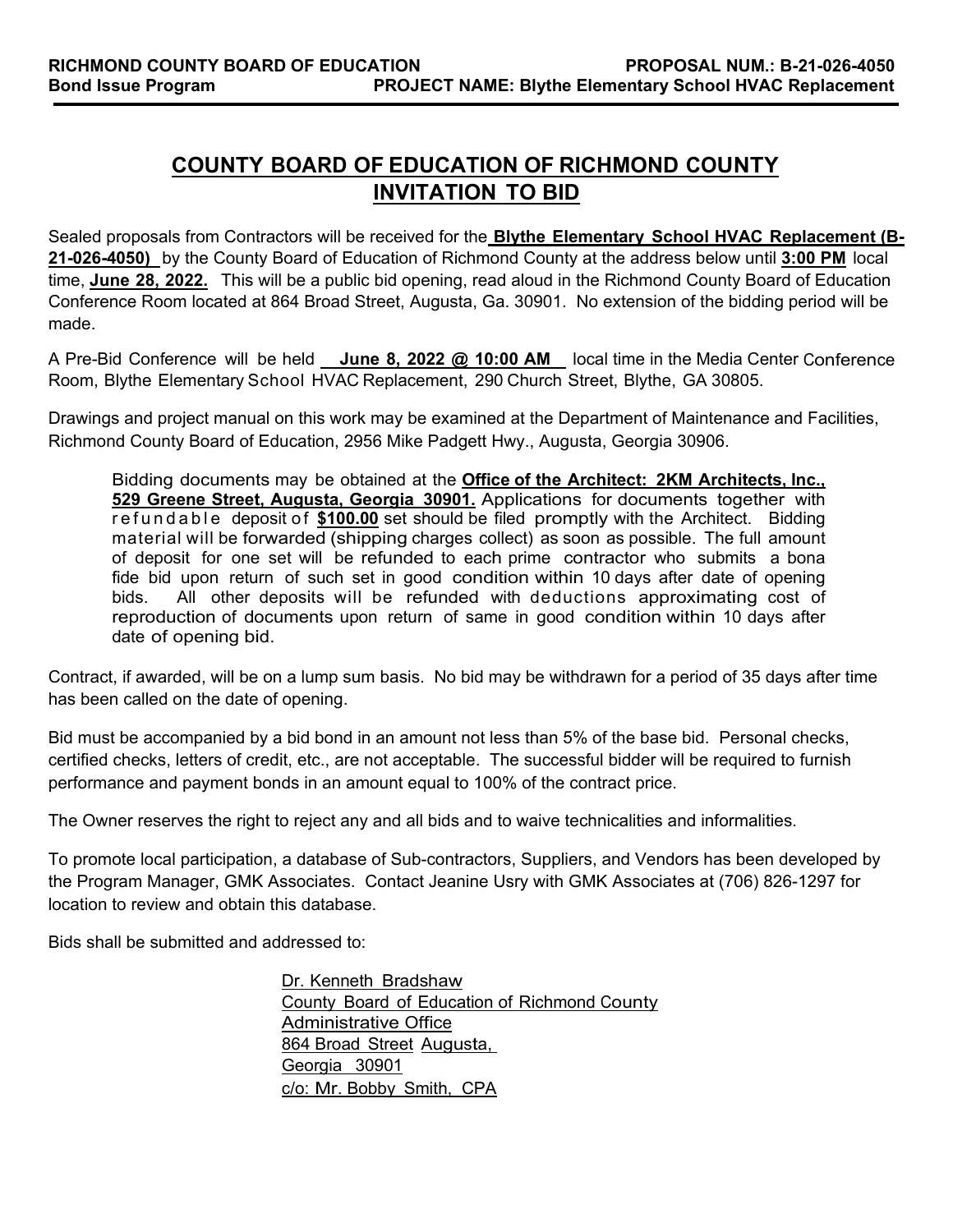# SECTION B - PROPOSAL FORM

DATE  $\overline{\phantom{a}}$ 

INSERT NAME AND ADDRESS

RE: Project No.: B-21-026-4050 NAME: Blythe Elementary School HVAC Replacement ADDRESS: 290 Church Street, Blythe, GA 30805

Ladies and Gentlemen:

B-01 Having carefully examined the specifications entitled, "Project No. B-21-026-4050, Blythe Elementary School HVAC Replacement, Richmond County", and the drawings similarly entitled, numbered, all dated \_\_\_\_\_\_\_\_\_\_\_\_\_\_ and addendum (a) Nos. \_\_\_\_\_\_\_\_\_\_\_, as well as the premises and conditions affecting the work, the undersigned proposes to furnish all services, labor and materials called for by them for the entire work, in accordance with said documents for the sum of:

\_\_\_\_\_\_\_\_\_\_\_\_\_\_\_\_\_\_\_\_\_\_\_\_\_\_\_\_\_\_\_\_\_\_\_\_\_\_\_\_\_\_\_\_\_\_\_\_\_\_\_\_\_\_\_\_\_\_\_\_\_\_\_\_\_\_\_\_\_\_\_\_\_\_\_\_\_\_

| which sum is hereafter called the "BASE BID" |  |
|----------------------------------------------|--|

B-02. The undersigned further proposes that should any of the following alternates or unit prices be accepted and is incorporated in the contract, the Base Bid may be altered if elected by the Owner as follows:

# a) **ADD ALTERNATES:**

# 1) **ADD ALTERNATE #1:**

a. Instead of providing control systems by one of the three providers listed in the base bid documents, provide control systems solely by the Owner-preferred provider Automated Logic of Kennesaw, Georgia.

**ADD SUM OF Dollars (\$ )** 

- B-03 a) If rock, boulders, weathered shale or other unsuitable materials as defined in the General Conditions is encountered by the contractor during the general overall grading operation , the Owner will pay the contractor \$ per cubic yard for the removal and disposal of said materials off site.
	- b) If rock, boulders, weathered shale or other unsuitable materials as defined in the General Conditions is encountered by the contractor during the trench excavation, the Owner will pay the contractor \$ per cubic yard for the removal and disposal of said materials off site.
	- c) The quantity of rock, boulders, weathered shale or other unsuitable materials as defined in the General Conditions will be as computed by the architect on the basis of measurements taken by the architect excavation of said unsuitable materials is to be carried out only when authorized by the architect.
	- d) Rock payment lines are limited to the following:
		- 1. Two feet outside concrete work for which forms are required, except footings.
		- 2. One foot outside perimeter of footings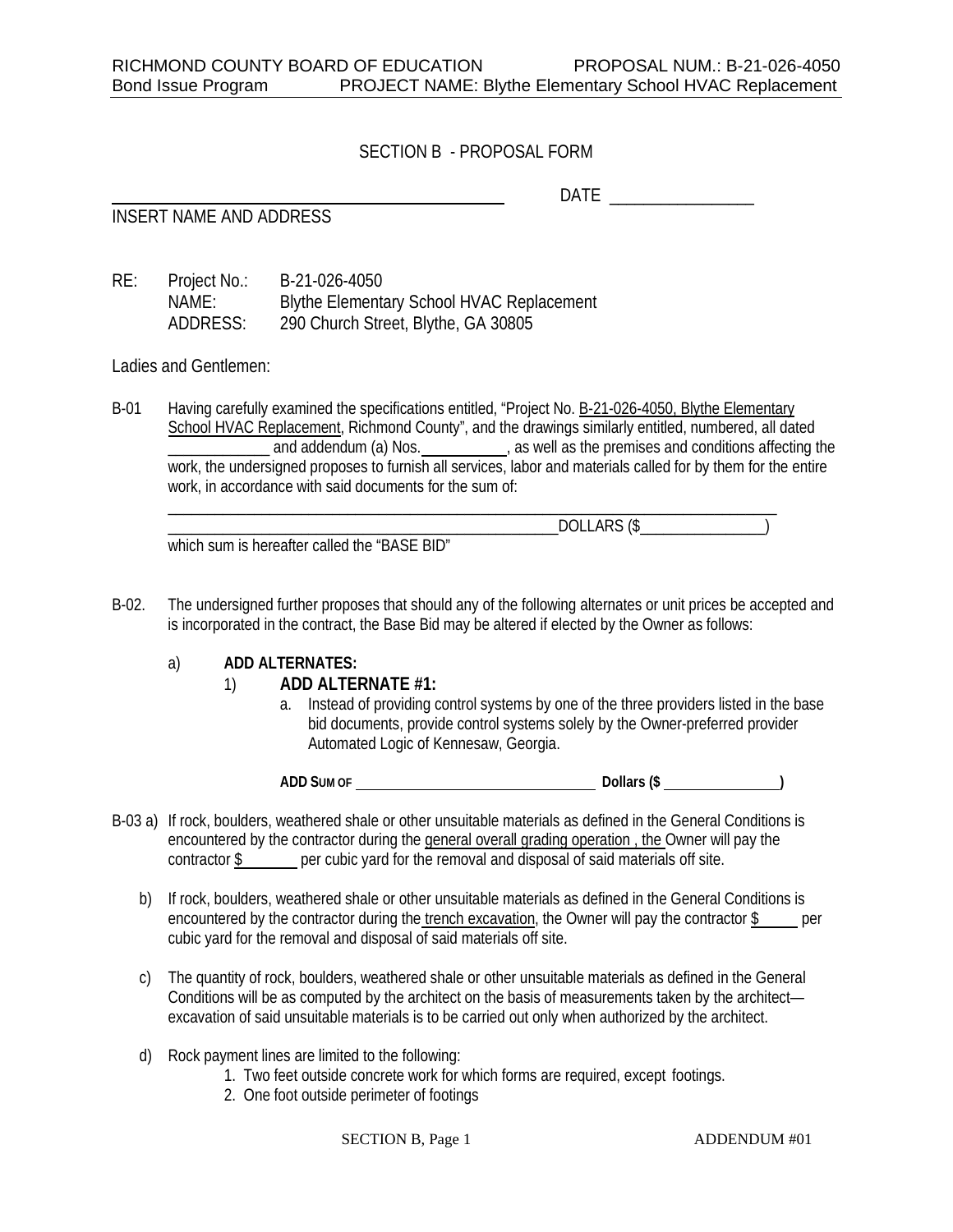3. In pipe trenches, 6 inches below invert elevation of pipe and 2 feet wider than inside diameter of pipe, but not less than 3 feet minimum trench width.

- 4. Outside dimensions of concrete work where no forms are required.
- 5. Under slabs on grade, 6 inches below bottom of concrete slab.
- B-04 For and in consideration of the sum of \$1.00, the receipt of which is hereby acknowledged, the undersigned agrees that this proposal may not be revoked or withdrawn after the time set for the opening of bids but shall remain open for acceptance for a period of thirty-five (35) days following such time
- B-05 In case he be notified in writing by mail, email, or delivery of the acceptance of this proposal within thirtyfive (35) days after the time set for the opening of bids, the undersigned agrees to execute within ten (10) days a contract (Form of Agreement Between Contractor and Owner, Form No. 418) for the work for the above stated compensation and at the same time to furnish and deliver to the Owner a performance bond and a payment bond in accordance with the forms shown in Article E-30 of the General Conditions of the Contract, both in an amount equal to 100% of the contract sum. Contractor shall also provide the required certificates of insurance (in accordance with Article E-27 of the General Conditions). Contractor will also provide a list of subcontractors, noting their business trade, estimated value of their work and business classification (MBE/WBE) for the Local Participation Report to the Board.
- B-06 The undersigned agrees to commence actual physical work on the site with an equal force and equipment within ten (10) days after the notice-to proceed by the owner and to complete in **360** consecutive calendar days from and including said date.
- B-07 Enclosed herewith is a bid bond in the amount of

 $\Delta$  Dollars (\$

being not less than 5% of the Base Bid.

The undersigned agrees that the above stated amount is the proper measure of liquidated damages which the Owner will sustain by the failure of the undersigned to execute the contract and to furnish the performance bond and the payment bond in case this proposal is accepted and further agrees to the following:

- B-08 If this proposal is accepted within thirty-five (35) days after the date set for the opening of bids and undersigned fails to execute the contract within ten (10) days after written notification of such acceptance or if he fails to furnish both a performance bond and a payment bond, the obligation of the bid bond will remain in full force and effect and the money payable thereon shall be paid into the funds of the Owner as liquidated damages for such failure; otherwise the obligation of the bond will be null and void.
- B-09 The following subcontractors are listed for review by the Owner and Architect.

B-10 The bidder submits the following statement of bidder's qualifications: (see next page)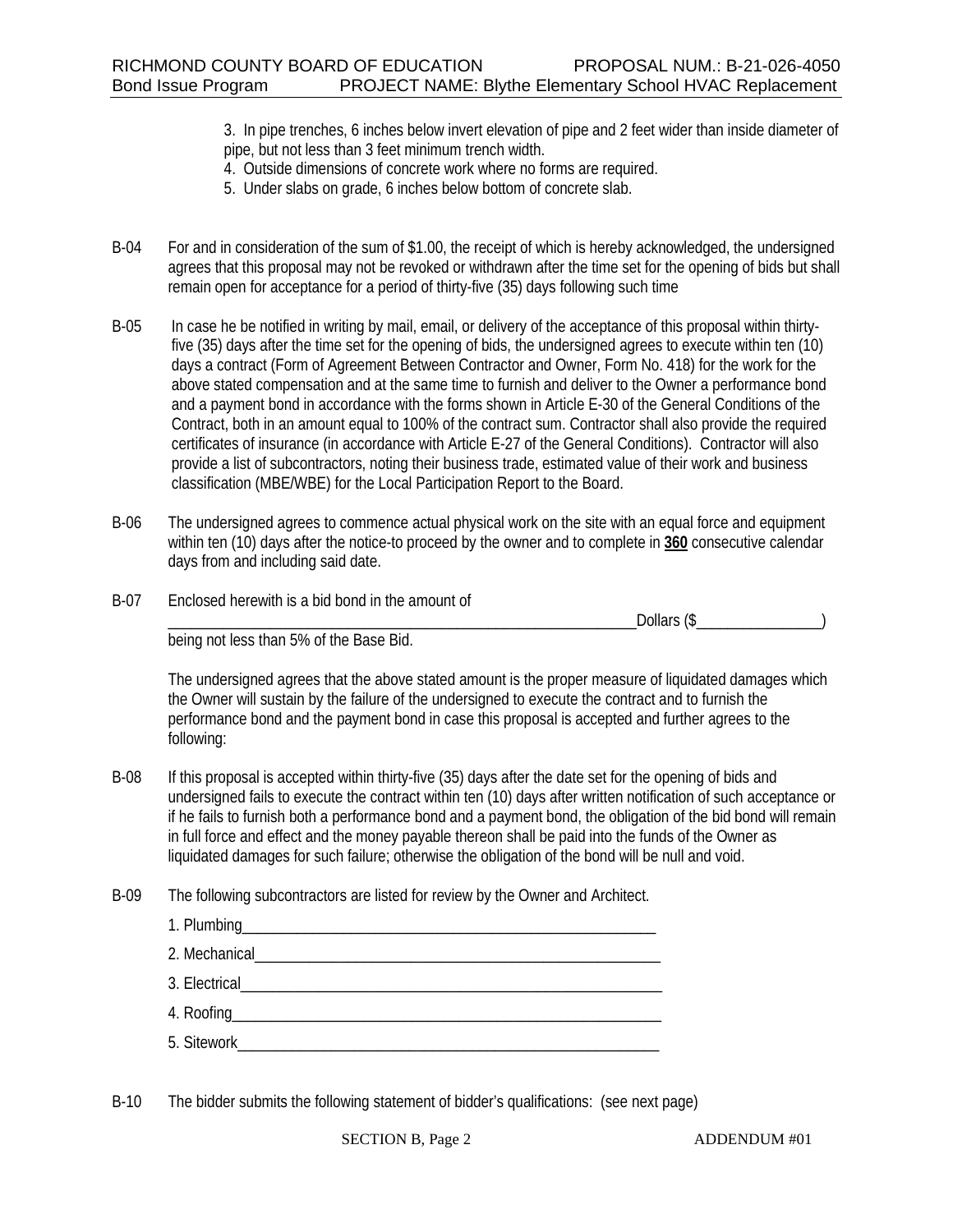B-11 The bidder submits the attached E-Verify Contractor Affidavit.

Certified Checks Not Acceptable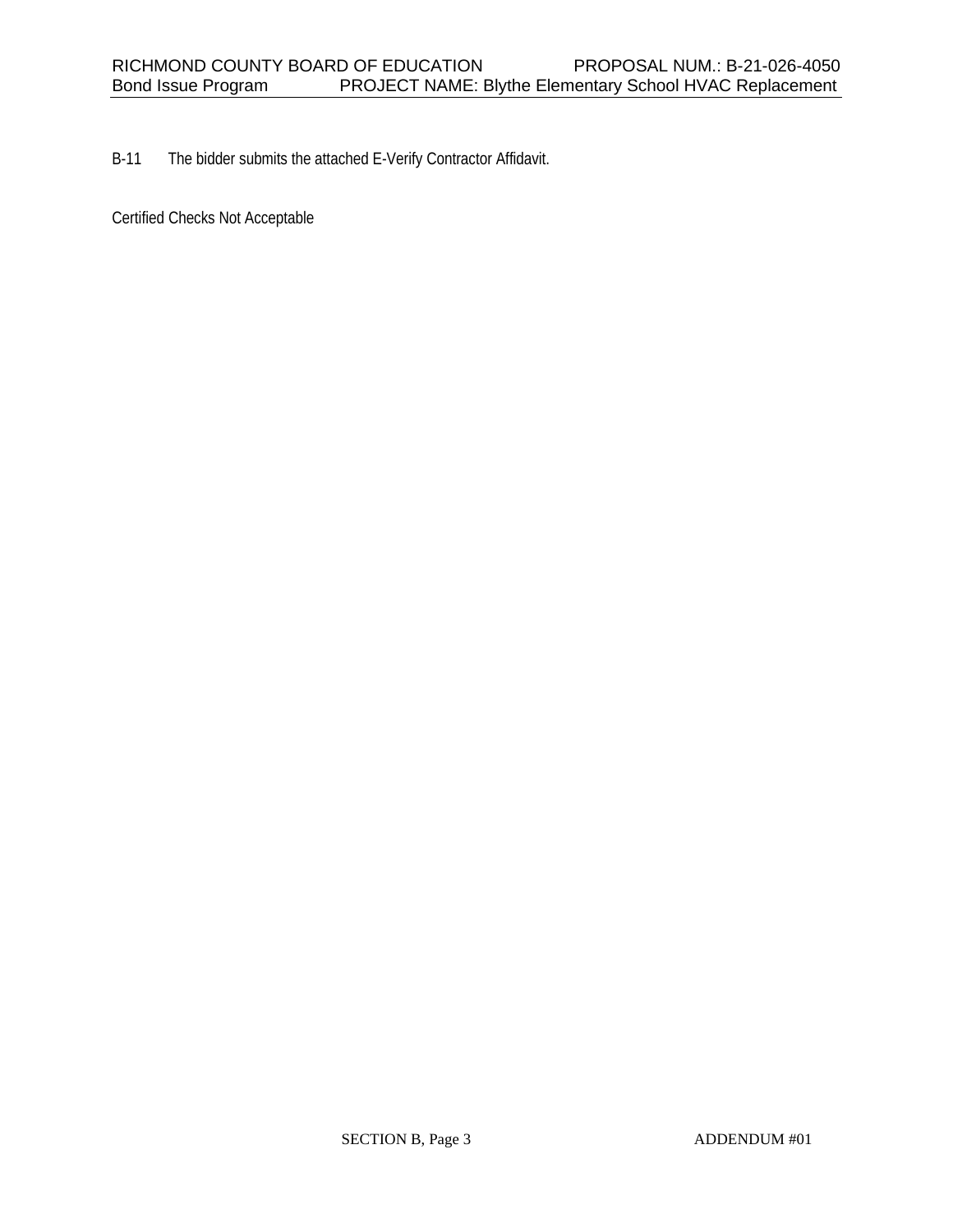|                                                     | STATEMENT OF BIDDER'S QUALIFICATIONS                                                                                  |  |
|-----------------------------------------------------|-----------------------------------------------------------------------------------------------------------------------|--|
| To accompany bids submitted for<br>Augusta, Georgia |                                                                                                                       |  |
|                                                     |                                                                                                                       |  |
|                                                     |                                                                                                                       |  |
|                                                     |                                                                                                                       |  |
|                                                     |                                                                                                                       |  |
|                                                     |                                                                                                                       |  |
|                                                     |                                                                                                                       |  |
|                                                     |                                                                                                                       |  |
|                                                     |                                                                                                                       |  |
|                                                     |                                                                                                                       |  |
|                                                     | Contracts now in Hand \$                                                                                              |  |
|                                                     | Within ten calendar days after bid date and prior to the award of the construction contract the contractor            |  |
|                                                     | must furnish Program Manager/Owner a current audited<br>financial statement.                                          |  |
|                                                     | Plan of Organization (Proprietorship, Partnership, Corporation)                                                       |  |
|                                                     | The Bidder has never refused to sign a contract at the original bid.                                                  |  |
| $(True \_ )$ (False $\rule{1em}{0.15mm}$ )          |                                                                                                                       |  |
|                                                     | The Bidder has never declared in default on a contract.                                                               |  |
| $(True \_ )$ (False $\rule{1em}{0.15mm}$ )          |                                                                                                                       |  |
| business and employment.                            | By signing this document, I (the bidder) certify that construction, under this company's name, is my primary means of |  |
| Remarks:                                            |                                                                                                                       |  |
|                                                     |                                                                                                                       |  |
|                                                     | (The above statements must be subscribed and sworn to before a Notary Public).                                        |  |
|                                                     |                                                                                                                       |  |
|                                                     |                                                                                                                       |  |
|                                                     |                                                                                                                       |  |
|                                                     |                                                                                                                       |  |

 \_\_\_\_\_\_\_\_\_\_\_\_\_\_\_\_\_\_\_\_\_\_\_\_\_\_\_\_\_\_\_\_\_\_\_\_ (Notary Public)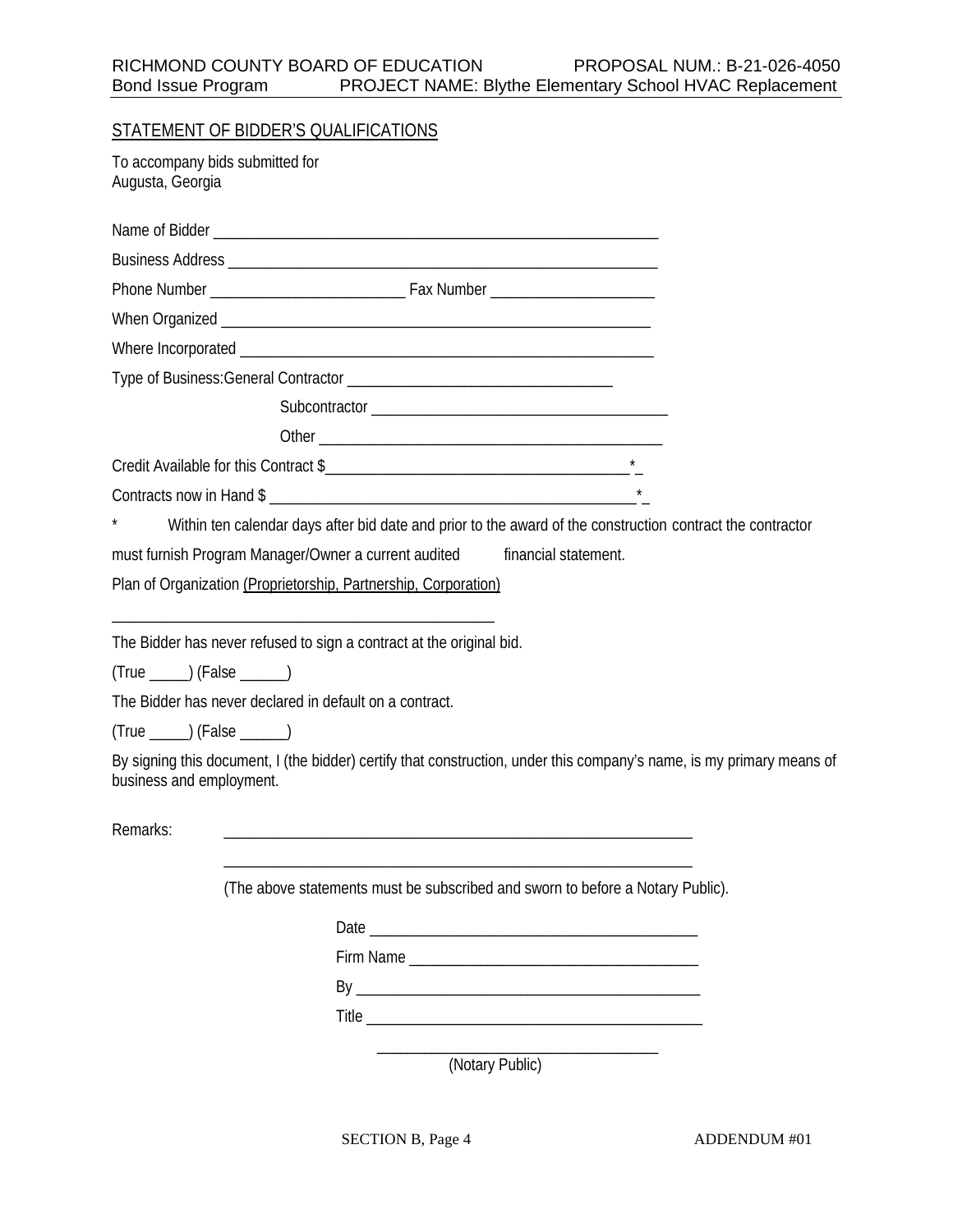| Respectfully submitted,                                                                                              |  |
|----------------------------------------------------------------------------------------------------------------------|--|
|                                                                                                                      |  |
|                                                                                                                      |  |
|                                                                                                                      |  |
|                                                                                                                      |  |
|                                                                                                                      |  |
| The full names and addresses of persons and firms interested in the foregoing bids as principals are as follows:     |  |
|                                                                                                                      |  |
|                                                                                                                      |  |
| <u> 1989 - Johann John Stein, mars ar yw y cynnwys y cynnwys y cynnwys y cynnwys y cynnwys y cynnwys y cynnwys y</u> |  |
| The lead name of the hidder is.                                                                                      |  |

The legal name of the bidder is:

\_\_\_\_\_\_\_\_\_\_\_\_\_\_\_\_\_\_\_\_\_\_\_\_\_\_\_\_\_\_\_\_\_\_\_\_\_\_\_\_\_\_\_\_\_\_\_\_\_\_\_\_\_\_

**Contractor Affidavit under O.C.G.A. § 13-10-91 (b) (1)**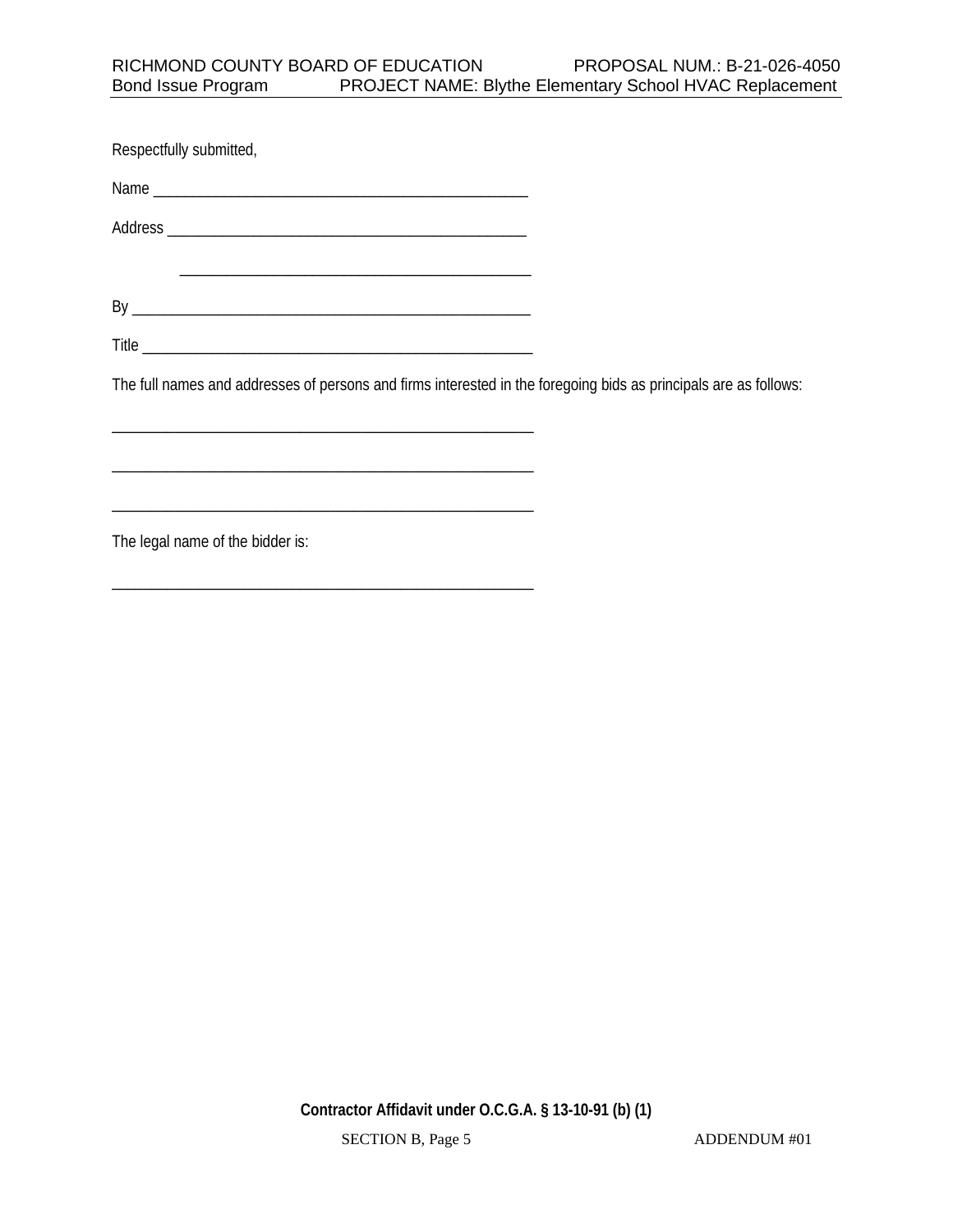**By executing this affidavit, the undersigned contractor verifies its compliance with O.C.G.A. § 13-10- 91, stating affirmatively that the individual, firm or corporation which is engaged in the physical performance of services on behalf of Richmond County Board of Education has registered with, is authorized to use and uses the federal work authorization to use and uses federal work authorization program commonly known as E-Verify, or any subsequent replacement program, in accordance with the applicable provisions and deadlines established in O.C.G.A. § 13-10-91. Furthermore, the undersigned contractor will continue to use the federal work authorization program throughout the contract period and the undersigned contractor will contract for the physical performance of services in satisfaction of such contract only with subcontractors who present an affidavit to the contractor with the information required by O.C.G.A. § 13-10-91 (b). Contractor hereby attests that its federal work authorization user identification number and date of authorization are as follows:**

 **Date of Authorization**

 **Name of Contractor**

 **Name of Project**

**Richmond County Board of Education Name of Public Employer**

**I hereby declare under penalty that the foregoing is true and correct.**

**Executed on , 20 in (city), (state).**

 **Signature of Authorized Officer or Agent**

 **Printed Name and Title of Authorized Officer or Agent**

**SUBSCRIBED AND SWORN BEFORE ME ON THIS THE DAY OF , 20 .** 

 **NOTARY PUBLIC**

**My Commission Expires:**